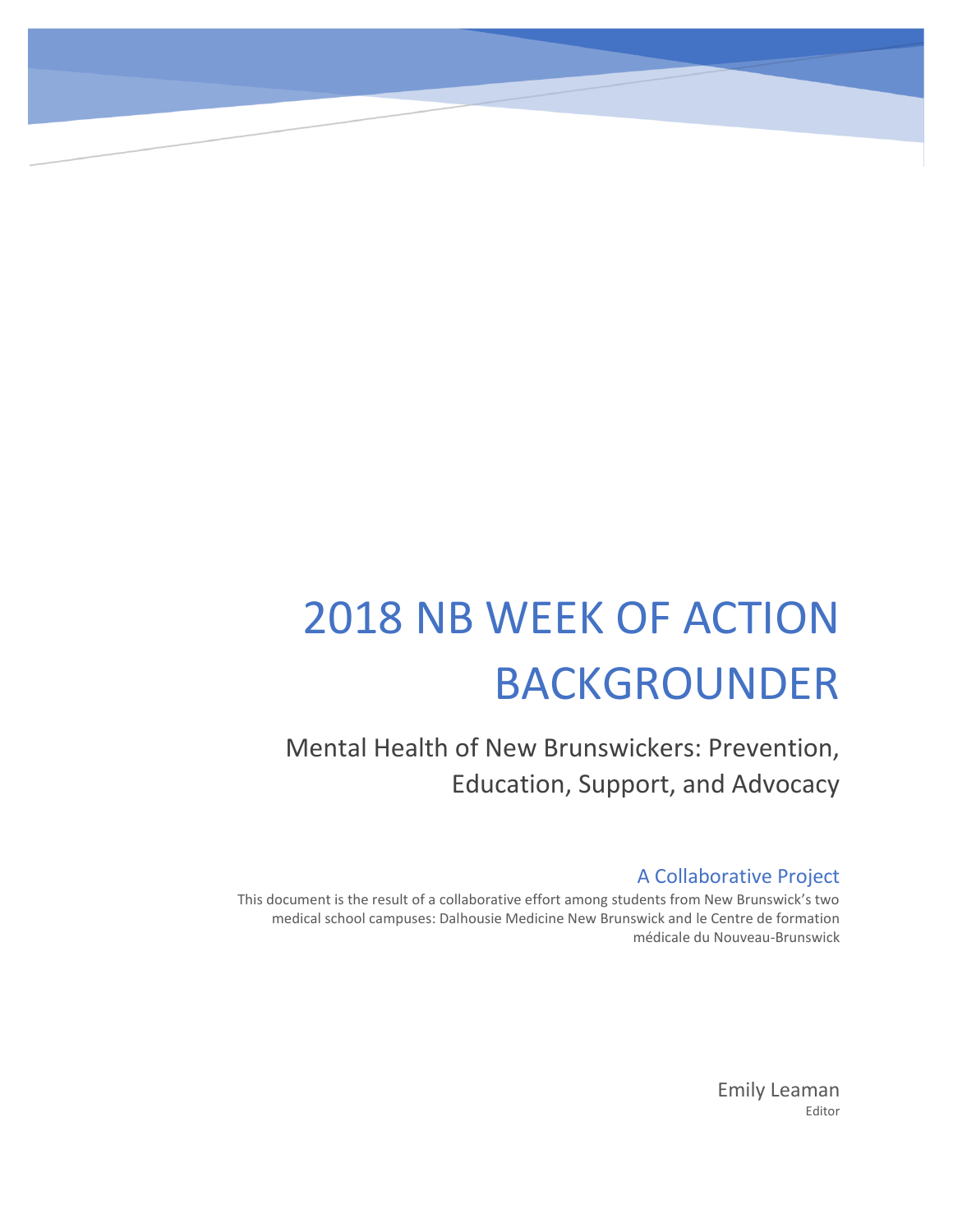# Contents

| Discussion of Solution 2: Access to Information about Mental Health Services10                |  |
|-----------------------------------------------------------------------------------------------|--|
|                                                                                               |  |
|                                                                                               |  |
|                                                                                               |  |
| Discussion of Solution 3: Support those with Severe Mental Illness Living in the Community 11 |  |
|                                                                                               |  |
|                                                                                               |  |
|                                                                                               |  |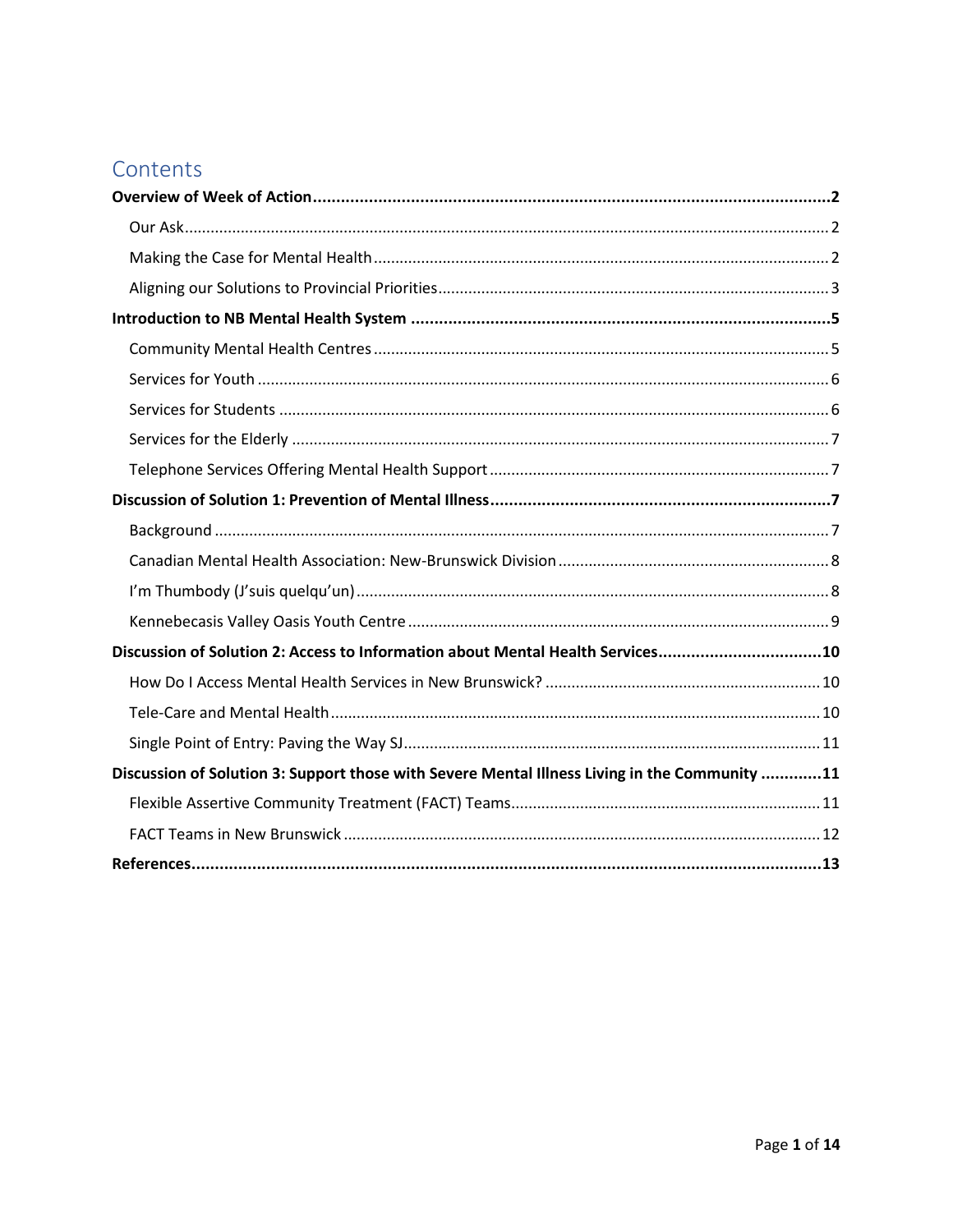# <span id="page-2-0"></span>Overview of Week of Action

Building on the success of our inaugural Day of Action ("Lobby Day") on May 5<sup>th</sup>, 2017, where we advocated for increased access to naloxone as a strategy to combat the opioid crisis, medical students in New Brunswick have organized a Week of Action from February 19<sup>th</sup>-23<sup>rd</sup>, 2018 to meet with provincial political leaders on the topic of mental health.

We have chosen this topic because we feel there is currently a high need for mental health services in our province, and several gaps in services exist that result in that need not being met for many New Brunswickers. We would like to share three possible solutions that could help bridge these gaps:

- 1. *Prevention of Mental Illness*
	- a. Reinstitute funding for the Canadian Mental Health Association's "I'm Thumbody" program that helps enhance coping skills and self-esteem among grade 3 students
- 2. *Increase Access to Information about Mental Health Services*
	- a. Support the "Single Point of Entry" project initiated by the Paving the Way SJ program at Family Plus Life Solutions in Saint John, which would serve as a pilot project to integrate mental health triage into NB's 811 system, and could then be expanded across the province
- *3. Support those with Severe Mental Illness Living in the Community*
	- a. Assess the implementation and impact of existing FACT (Flexible Assertive Community treatment) teams, adapt teams to community needs, and increase availability to include the entire province
	- b. Evaluate sustainable community housing models and expand existing housing programs to support individuals with severe mental illness

#### <span id="page-2-1"></span>Our Ask

## **We call upon all recognized political parties to include priorities related to 1) preventing mental illness, 2) increasing access to mental health services, and 3) decreasing the stigma around mental illness in their 2018 election platforms.**

#### <span id="page-2-2"></span>Making the Case for Mental Health

The Canadian Institute for Health Information (CIHI) found that New Brunswick has psychiatric hospital discharge rates are higher than the national average (761/100,000 population vs. 651/100,000 population) in 2015-2016. They also found that New Brunswick has longer average lengths of stay in psychiatric hospital than the Canadian average (298 vs. 73 days in 2015-2016), indicating a higher use of and need for inpatient mental health services in our province.<sup>1</sup> In the 2016 Canadian Community Health Survey, only 66% of NBers rated their perceived mental health as very good or excellent, compared to national average of 72%.<sup>2</sup>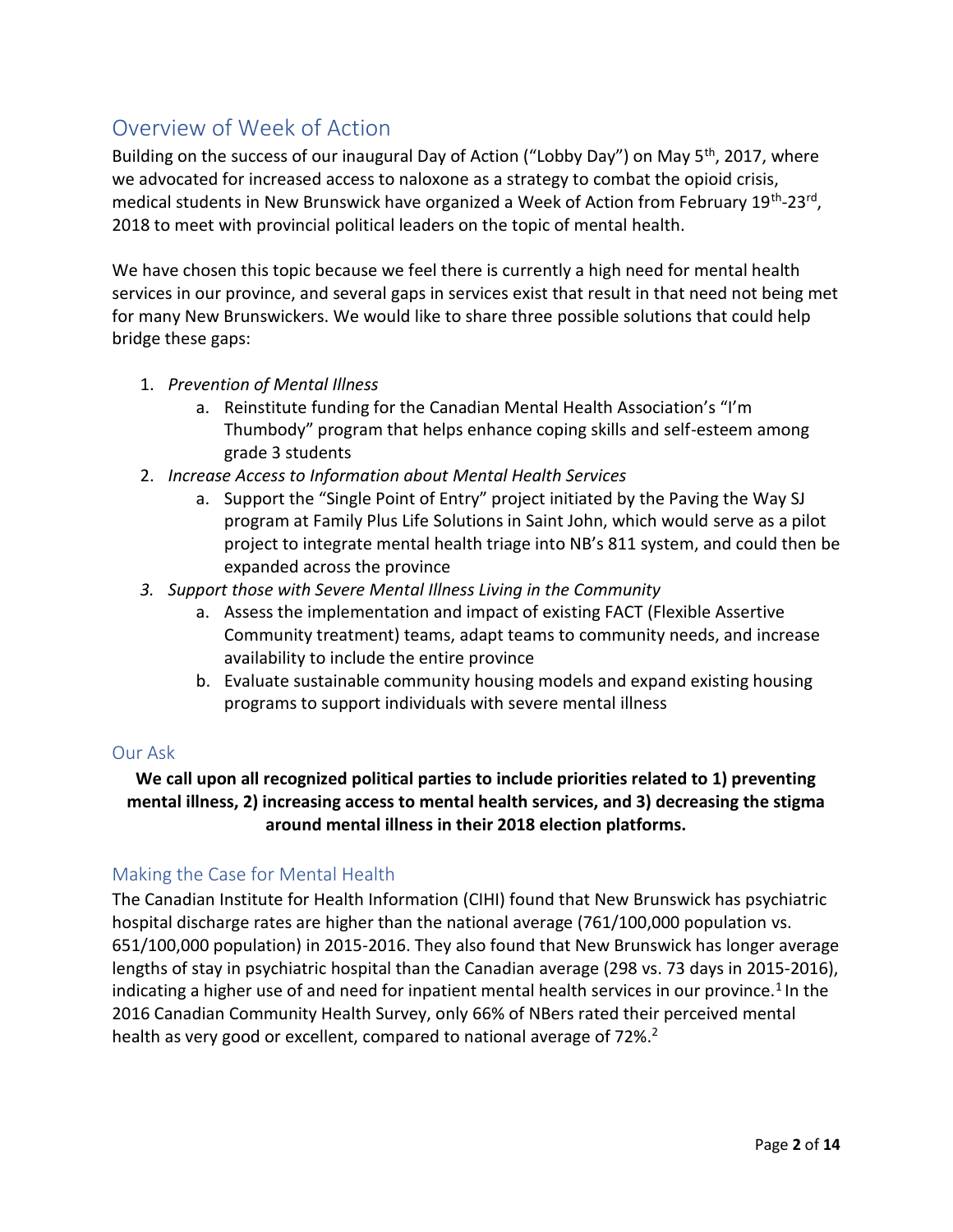# <span id="page-3-0"></span>Aligning our Solutions to Provincial Priorities

Complied by Emily Leaman and Natasha Larivée

#### **Mental health or illness commitments in the NB Liberal 2014 Platform:**

- 1. Ensuring that our Aboriginal population has respectful and appropriate access to services in addictions and mental health, early childhood development and education comparable to those available to other New Brunswick children.
- 2. Using community support orders to help those suffering from mental illness.
- 3. Implementing the Integrated Service Delivery (ISD) model for early, coordinated and interdepartmental interventions in the area of youth mental health province-wide by 2018.
- 4. Establishing a network of excellence in support of treatment of youth with complex mental health needs. $3$

**The Action Plan for Mental Health in NB 2011 – 2018** published by the provincial department of health marked a very positive step forward in the direction of solving many mental health inequities. The action plan has seven broad goals:

- 1. Transforming service delivery through collaboration
- 2. Realizing potential through an individualized approach
- 3. Responding to diversity
- 4. Collaborating and belonging: family, workplace and community
- 5. Enhancing knowledge
- 6. Reducing stigma by enhancing awareness
- 7. Improving the mental health of the population

Each broad goal contains "sub-goals" and commitments that are more specific and describe exactly how they can be achieved. There have been updates to the action plan in 2013 and 2015 delineating progress towards the 7 broad goals.<sup>4</sup>

#### **Solution 1: Prevention of Mental Illness by Reinstituting "I'm Thumbody"**

- Commitment 3.2: *Develop age-appropriate*, culturally competent and culturally safe treatment for all sectors of society.
- Commitment 5.2: Enhance the knowledge of health- care providers by introducing curriculum on mental health promotion; anti-stigma; the recovery method; collaborative models of care; *culturally competent and culturally safe services in academic institutions*; and the provision of compulsory ongoing training under clinical supervision.
	- $\circ$  5.2.2 The Department of Post-Secondary Education Training and Labour will work with New Brunswick teaching institutions to promote representation of mental- health-care associations on their curriculum development advisory committees.
- Commitment 6.2: Reduce stigma and promote inclusion in educational, workplace and community settings.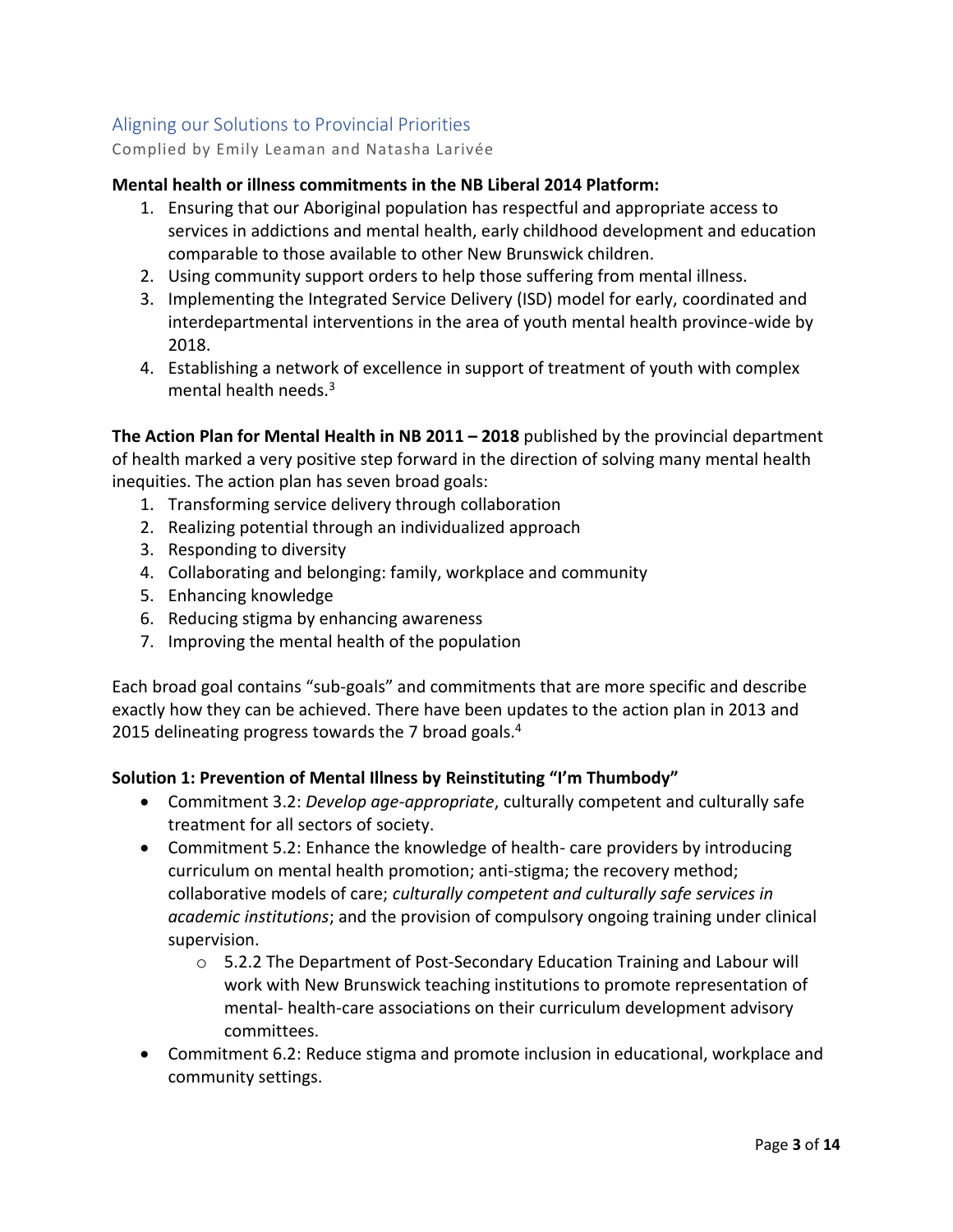- $\circ$  6.2.1 The Department of Education will work with the Provincial Curriculum Advisory Committee to reduce stigma and promote positive mental-health outcomes in curricula.
- Commitment 7.2: Increase mental fitness in the population by implementing elements of New Brunswick's Wellness Strategy in partnership with the lead Department of Wellness, Culture and Sport, and government and non-governmental organization partners.

## **Solution 2: Increase Access to Information about Mental Health Services**

- Commitment 2.1: Shift to a recovery-based model of practice, with a *focus on early identification*; change organizational culture within the health- care system to facilitate supported choice.
- Commitment 2.2: Fully use multi-disciplinary teams and collaborative case management.
- Commitment 2.3: Persons with lived experience of mental illness will contribute to health-care service delivery.

## **Solution 3: Support those with Severe Mental Illness Living in the Community (FACT Teams)**

- Commitment 4.2: Provide education, training, employment and transition-to-work programs for those living with a mental illness.
- Commitment 4.3: Enhance and expand initiatives to support those living with mental illness.
- 2015 Progress Report: "The Department of Health has been collaborating with the regional health authorities (RHAs) to complete a systemic review of resources to *develop and implement Flexible Assertive Community Treatment (FACT) services in each health zone*… The department and RHAs are also developing administrative guidelines for *mobile crisis services* that will help individuals avoid hospitalization by ensuring enhanced community responsiveness."

# **The New Brunswick Family Plan section on Supporting those with Addictions and Mental**

**Health Challenges** was released in May of 2017. It announced the upcoming development of an Enhanced Action Plan on Addictions and Mental Health that will address continuity of care and accessibility issues, building on the success of existing FACT teams, the Integrated Service Delivery (ISD) program in schools, and Supervised Community Care initiatives.<sup>5</sup> The document identifies 5 areas of focus, all of which relate to our solutions:

- Adopting a proactive approach to improving mental health (Solution 1)
- Bridging gaps in existing programs and services, such as those addressing addictions (Solutions 2, 3)
- Offering a collaborative model of care through an integrated, person-centered approach to service delivery (Solutions 2, 3)
- Offering culturally relevant treatments and services, taking into consideration the individual's social context (Solutions 1, 2, 3)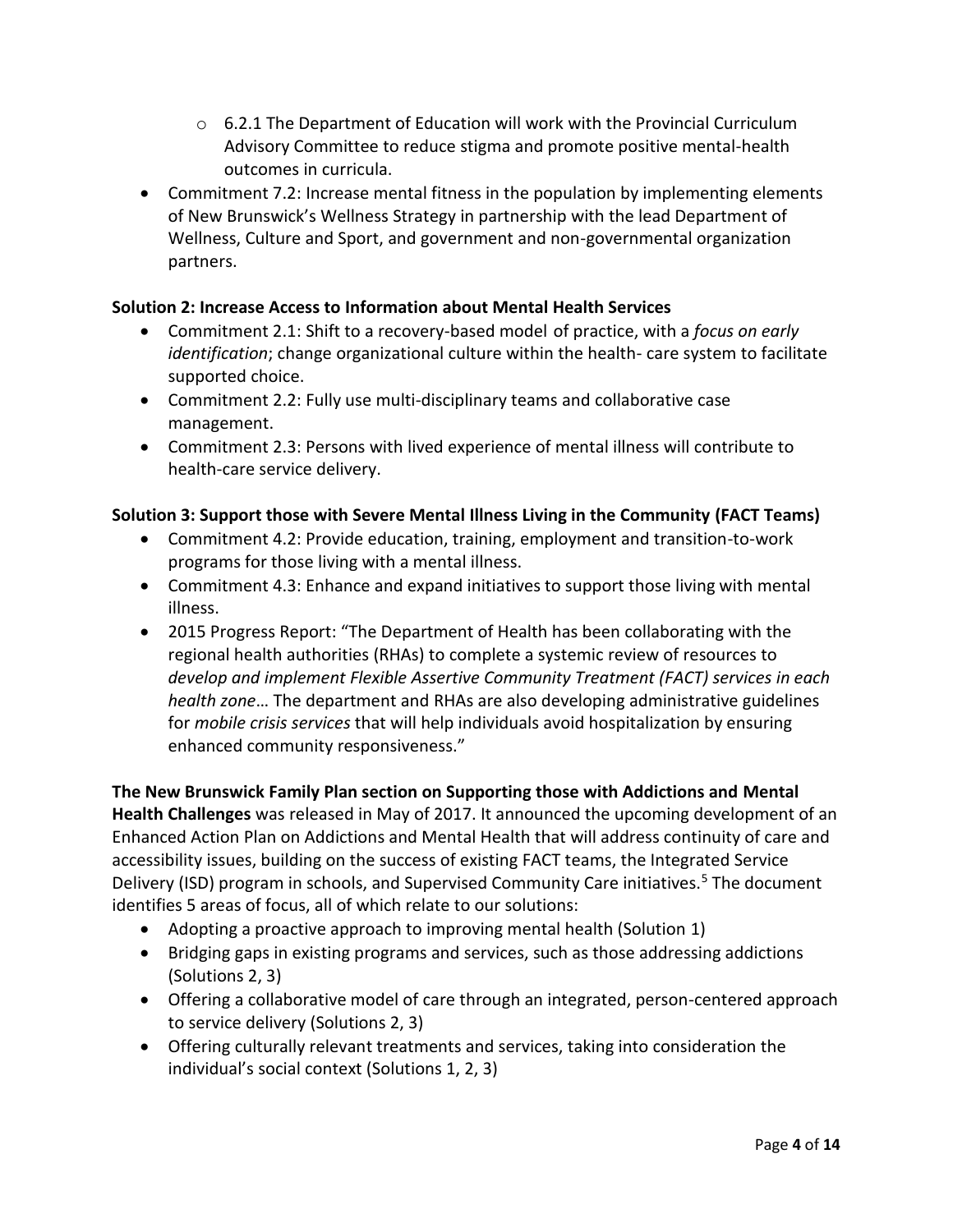• Enhancing the knowledge and awareness of individuals, families, and health care and other service providers (Solution 2)

# <span id="page-5-0"></span>Introduction to NB Mental Health System

Compiled by: Ricarda Konder, Natasha Larivée, Jacob Michaud

Currently, mental health care in New Brunswick is delivered by both public and private services. In the public system, our two health authorities (Horizon Health Network and Vitalité) manage the following hospital services:

- 8 psychiatric units
- 1 child and adolescent psychiatric unit (6-bed unit at Moncton Hospital)
- 2 tertiary care psychiatric hospitals (50-bed Centracare in Saint John and 172-bed Restigouche Hospital Centre in Campbellton)

The health authorities also offer case management, cognitive therapy, family therapy, group or individual therapy, rehabilitation and skills teaching, and psychiatric consultations.<sup>4</sup>

## <span id="page-5-1"></span>Community Mental Health Centres

The main provincial mental health resource is a set of 13 Community Mental Health Centres (CMHCs), one in each health region of New Brunswick. Over 21,400 people received services from CMHCs in 2008-09 (~3% of the population), and this increased to 22,000 in 2009-10. The CMHCs are found in the following locations:

- Moncton (Vaughan Harvey Blvd.)
- Richibucto (Place Cartier)
- Saint John (Union St. Mercantile Centre)
- Sussex (Moffett Ave. Community Health Centre)
- St. Stephen (King St.)
- Fredericton (Victoria Health Centre)
- Woodstock (King St)
- Edmundston (Carrefour Assomption)
- Grand Falls (Pleasant St.)
- Campbellton (Arran St.)
- Bathurst (St. Andrews St.)
- Caraquet (St-Pierre Blvd.)
- Miramichi (Water St.)

## **CMHCs offer services such as:**

- 1-on-1 support: community workers follow up with patients in the community (ex: buddy systems, work supports, social outings, etc.) to aid in mental wellness and development of social skills
- Support and education groups on different mental illnesses
- Suicide prevention: frontline workers are trained to handle suicidal crises on-site as well as offer public workshops on suicide prevention and recognition in the community

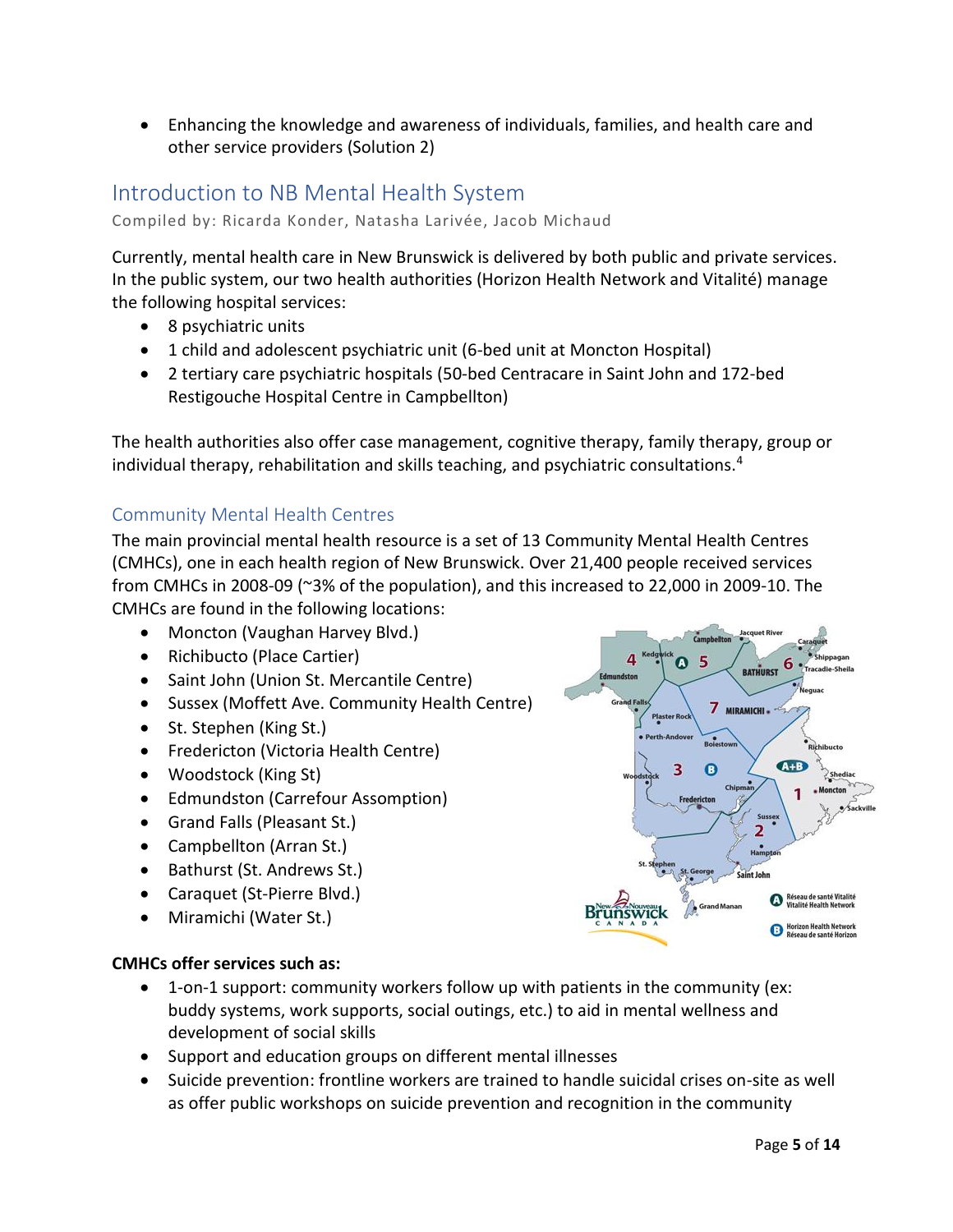• Critical Incident Stress Management (CISM): program for front-line workers where staff respond to incidents in the community and provide support (ex: loss of a patient, suicide of co-worker, death or violence towards a child) $6,7,8$ 

## <span id="page-6-0"></span>Services for Youth

The Moncton Hospital features a Child and Adolescent Psychiatric Unit (CAPU) with 6 beds and a 2-bed observation unit. Additionally, the Pierre Caissie Centre is a 6-bed provincial facility in Moncton and part of the Youth Treatment Program (YTP).<sup>9</sup> CMHCs also include treatment services for severe conduct-disordered youth (one provincial team and 13 regional teams). *A common problem for youth in NB is timely access to health services, especially mental health services.* In 2014-2015, only 52.6% of NB youth seeking mental health services in the health system could access care within 30 days.<sup>10</sup> These wait times can result in crisis, as was the case for 19-year-old Kingsley Matthews who ended his life, six months after being placed on a waitlist for counselling services.<sup>11</sup>

In 2011, the province started Integrated Service Delivery (ISD) at 2 sites (Acadian Peninsula/Alnwick and Charlotte County) to improve the mental health of school-aged children in the province. In 2014-2015, 16% of grade 4-5 students had a low level of mental fitness on the Elementary Student Wellness Survey conducted by the province,<sup>12</sup> and ISD was expanded to address this. ISD is now available in the original sites as well as the Saint John, Sussex, Miramichi, Chaleur-Restigouche, and Fredericton areas. ISD brings professionals from mental health and addictions (health authority), education, and the Department of Social Development together to work as a team. The program offers mental health and behavioural services provided by school psychologists, mental health and addictions social workers and psychologists, school counsellors, occupational therapists, and others working together.<sup>13</sup> *A key gap that remains is that psychoeducational assessments are often required for these children, are not covered by the province, and can cost \$2000-\$4000 to be done privately.*

# <span id="page-6-1"></span>Services for Students

Students often have the option to access mental health services through their academic institutions. High schools will normally provide a guidance counsellor to students, while universities offer professional counsellors and/or psychologists. Some examples of university mental health services in New Brunswick include:

- University of New Brunswick
	- o Fredericton: UNB Counselling Services, Psychological Wellness Centre
	- o Saint John: UNB Counselling Services
- St. Thomas University: St. Thomas Counselling Services
- Mount Allison: Mount Allison Mental Health and Wellness
- Université de Moncton: Services de psychologie (Services aux étudiantes et étudiants)

While student mental health services are fulfilling a pressing need, there are concerns about providing adequate mental health care to youth and young adults who are not part of an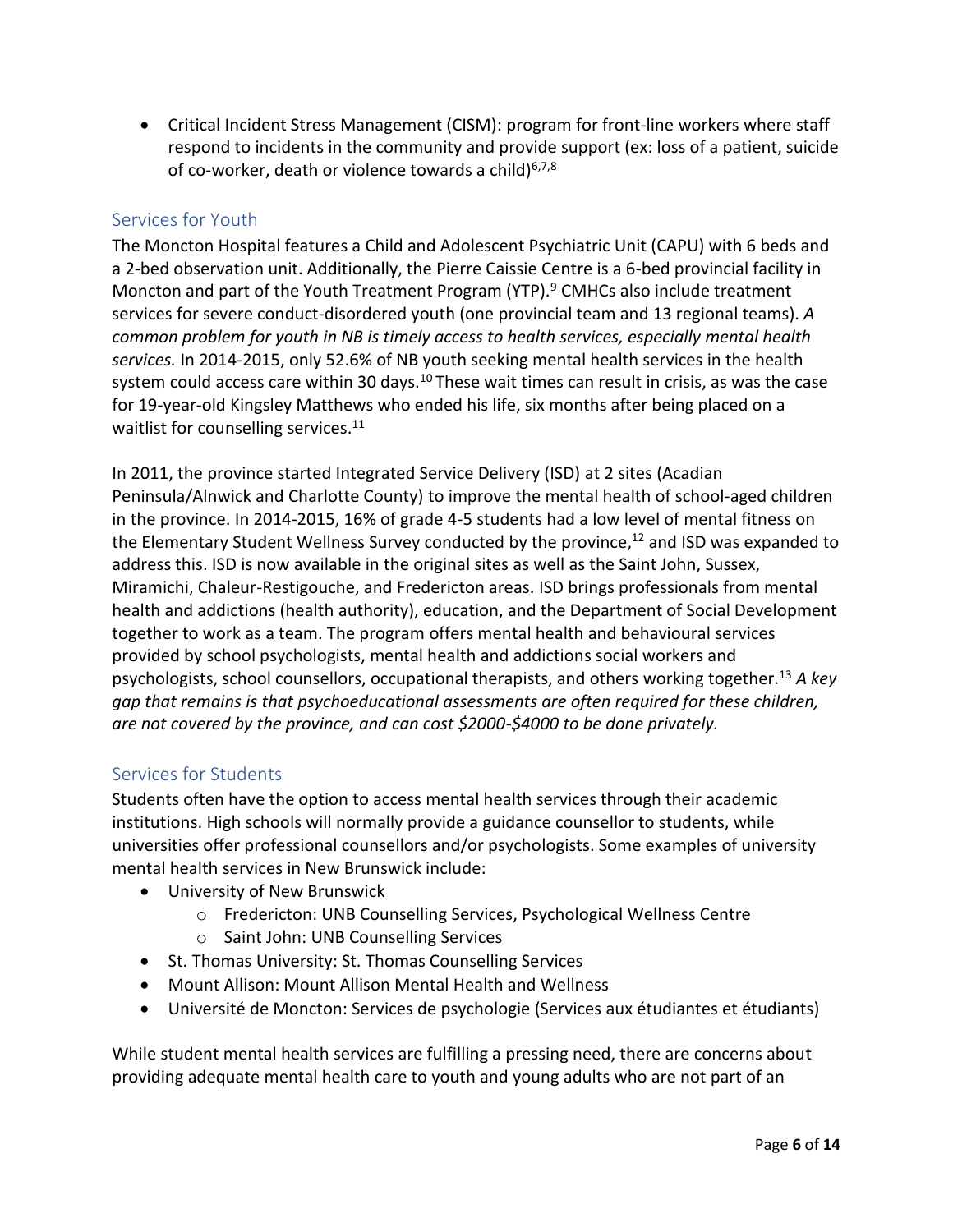academic institution. Access to mental health services is therefore inequitably distributed for this population.

## <span id="page-7-0"></span>Services for the Elderly

Services for the elderly are expansive and include medication monitoring, discharge planning, supportive therapy, grief counselling, physical/sexual/substance abuse support, and others. This can be within community groups, adult residential facilities, nursing homes, or through extramural services.

## <span id="page-7-1"></span>Telephone Services Offering Mental Health Support

Telecare: 811 CHIMO: 1-800-667-5005 Kids Help Phone: 1-800-668-6868 Mobile Mental Health Crisis Services: 1-888-811-3664 Emergency services: 911

# <span id="page-7-2"></span>Discussion of Solution 1: Prevention of Mental Illness

Complied by: Mehdi Belbraouet, Dax Bourcier, Sophia Miao

## <span id="page-7-3"></span>**Background**

75% of all mental health illnesses begin before the age of 25. It is estimated that 1 in 5 Canadians is affected by a mental illness or disorder, which makes it the single most disabling group of disorders in Canada. Mental health problems are the second highest hospital care expenditure in Canada. The direct cost of mental health (including physician and hospital care, medication, social services and income support) on our economy is above 50 billion dollars every year and is increasing exponentially. This makes up 2.8% of Canada's GDP.<sup>14</sup>

Another important factor are the indirect costs (includes absenteeism, presenteeism or leaving the workforce altogether), which was estimated to be \$6.4 billion in 2011, increasing to \$16.0 billion in 2041. If this money is represented in terms of cumulative productivity (potential economic gain of these workers), the cumulative 30-year productivity impact is expected to be  $$198$  billion.<sup>15</sup>

The Canadian Mental Health Association states that by reducing the number of people experiencing a new mental illness in a year by 10%, after 10 years at least \$4 billion per year could be saved. <sup>15</sup> **However, only 1 in 5 Canadian youth receive the mental health services they need.** Targeting the youth population with parent education and family support programs, such as home visits combined with *early childhood education* have been demonstrated to result in better outcomes for people living with mental health problems and illnesses such as depression and anxiety, with return on investment ratios ranging from **\$1.80 to \$17.07 for every dollar invested**. 16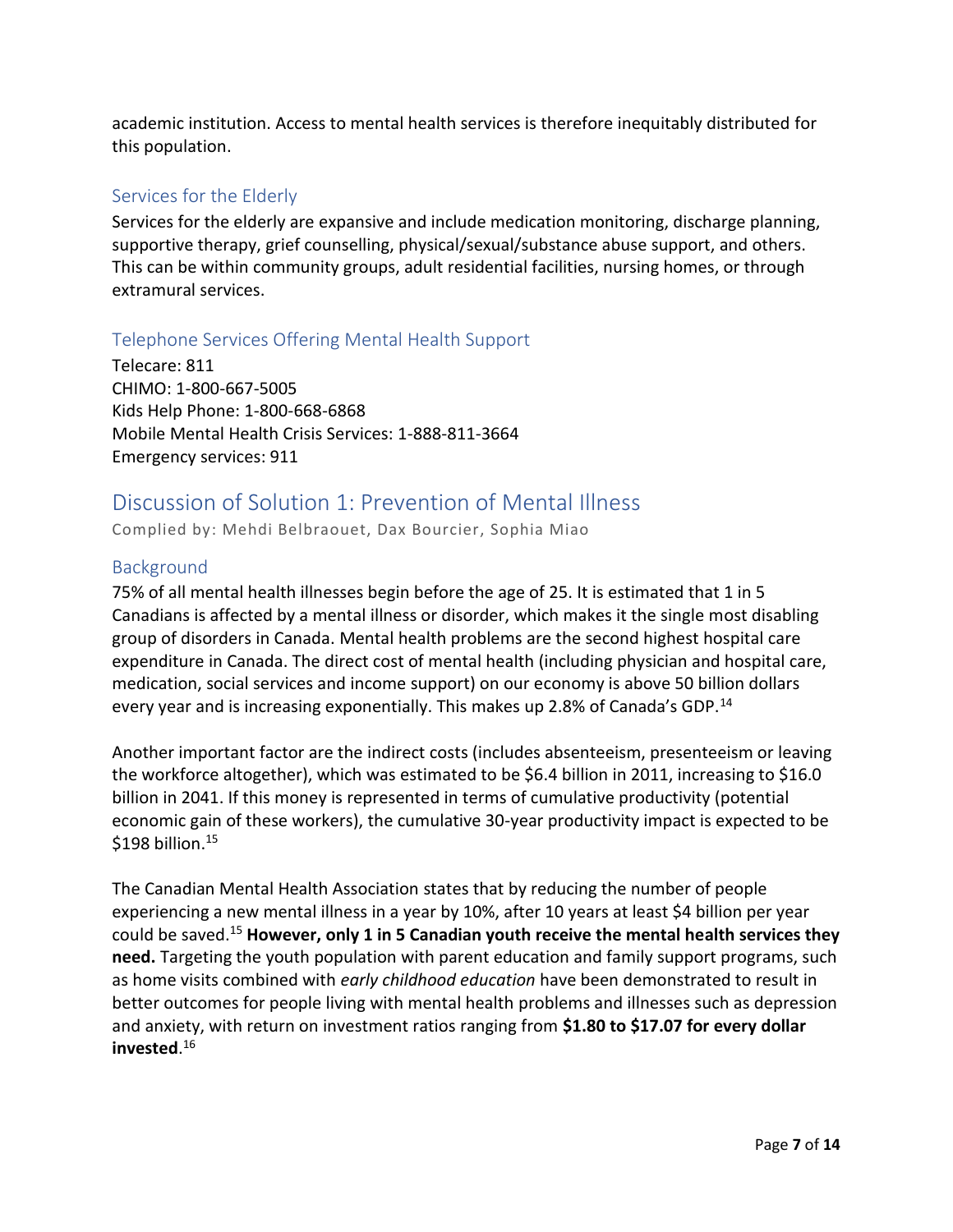One potential avenue to improve youth mental health is to focus more on improving protective factors like resilience, instead of as opposed to only targeting risk factors. In the New Brunswick Health Council's 2016 report Protective Factors as a Path to Better Youth Mental Health, they state 35% of New Brunswick youth ages 15-24 are diagnosed with a mental or substance use disorder in their lifetime, compared to a national average of 30%. Of the 12 protective factors measured in the report, **the one with which students least identified was "I know where to go in my community to get help."**<sup>17</sup>

|                            | <b>Protective factors</b>                                                                                                                                                                                                             | <b>Risk factors</b>                                                                                                                                                                                                                                                   |
|----------------------------|---------------------------------------------------------------------------------------------------------------------------------------------------------------------------------------------------------------------------------------|-----------------------------------------------------------------------------------------------------------------------------------------------------------------------------------------------------------------------------------------------------------------------|
| Individual                 | Interpersonal/prosocial skills<br>٠<br><b>Health literacy</b><br>Nutrition<br>Physical activity<br>Reading skills<br>Sleep                                                                                                            | Sadness or depression<br>٠<br>Anxiety<br><b>Stress</b><br>Chronic or severe mental illness<br>Problematic use of substances, including<br>medications<br>Heavy alcohol consumption<br>Smoking<br>٠<br><b>Chronic illness</b><br>Poor nutrition<br>Physical inactivity |
| Caregiver/Family           | Adequate social and emotional support<br>٠<br>Nurturing environment<br>٠<br>Social activity<br>Friendships<br>٠                                                                                                                       | Isolation<br>٠<br>Lack of family support<br>Limited social network                                                                                                                                                                                                    |
| <b>Environment/Context</b> | Access to community support services<br>Supportive environment<br>٠<br>Access to appropriate mental health services<br>٠<br>Opportunities to serve as a volunteer<br>٠<br>Meaningful participation and a feeling of<br>٠<br>belonging | Low socio-economic status<br>Lack of support services, including transport,<br>shopping and recreational facilities<br>Limited mental health service<br>Stigma and discrimination<br>Language barriers                                                                |

Potential risk and protective factors are presented in the following table:

## <span id="page-8-0"></span>Canadian Mental Health Association: New-Brunswick Division

The mission of the Canadian Mental Health Association (CMHA) of New Brunswick is: "As the nation-wide leader and champion for mental health, CMHA facilitates access to the resources people require to maintain and improve mental health and community integration, build resilience, and support recovery from mental illness." Their website states: "We are a grassroots organization that provides services to all communities in the province such as presentations, programs, support groups, workshops and advocacy for children, youth, adults and seniors living with mental illness or those in search of mental wellness. A wide range of specialized mental health programs and services are offered by CMHA of NB offices and Community Education Coordinators throughout the province. Programs and services are tailored to the needs and available resources of those communities where they are based."<sup>18</sup>

# <span id="page-8-1"></span>I'm Thumbody (J'suis quelqu'un)

I'm Thumbody is a self-esteem and coping skills development program for children. It ran in grade 3 classrooms across New Brunswick until the government ended it's funding 3 years ago.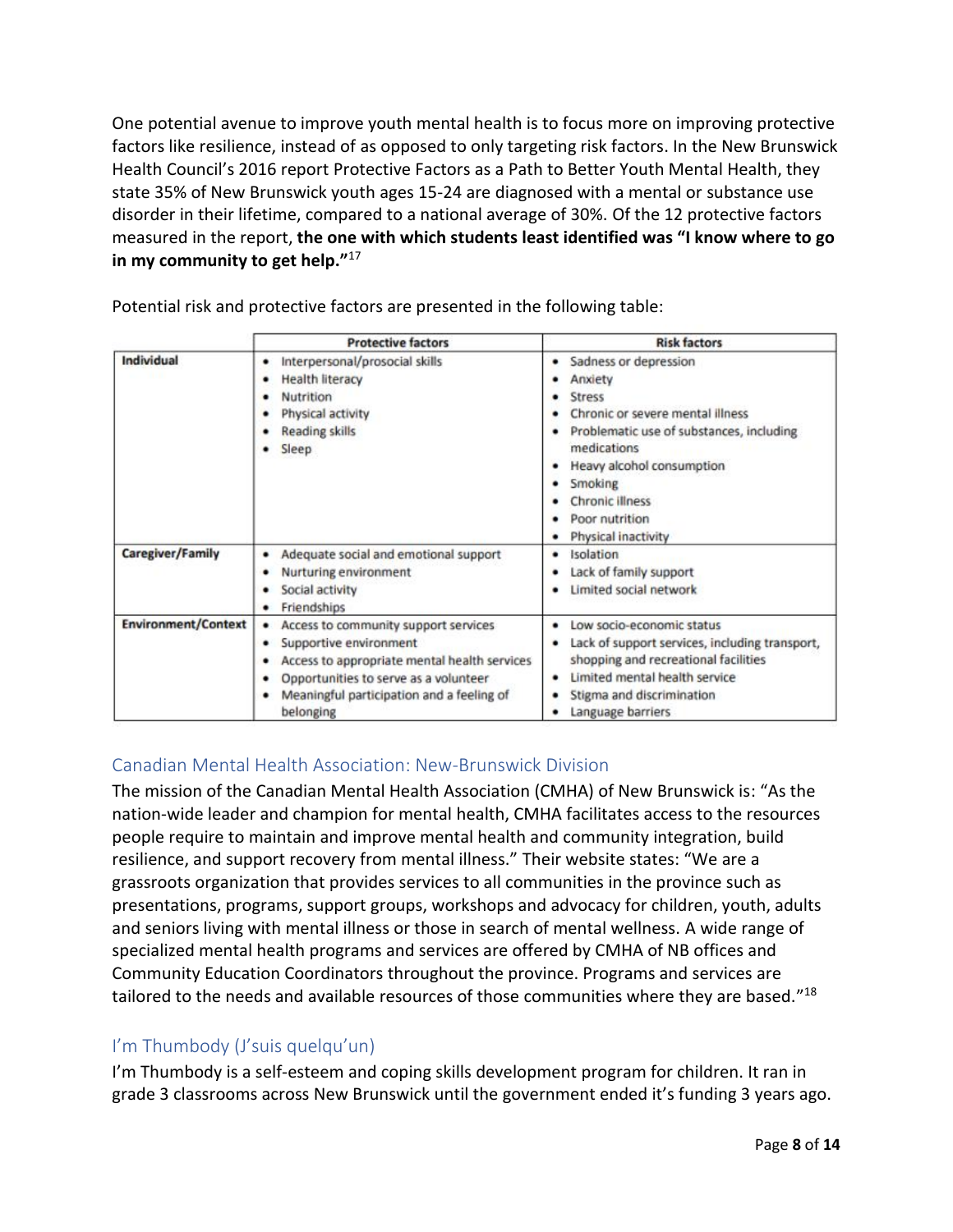The program's purpose was to help young people understand and learn about mental health, and to increase skills that promote personal development and successful relationships. The program:

- Builds healthy self-concept
- Stimulates the development of self-confidence
- Instills feelings of self-worth, individuality and responsibility
- Develops an understanding of each person's unique skills and interests and the value of their differences, strengths and individuality
- Enhances self-awareness

The program is presented in classrooms by trained Canadian Mental Health Association volunteers as part of the school's curriculum. In two 1-hour classroom sessions, students explore their self-concept by participating in a range of activities that include: videos, speciallydesigned activities which enhance self-concept, and handouts to further educate, motivate and inspire parents, teachers, and children to work on healthy self-concept development.<sup>19</sup>

## <span id="page-9-0"></span>Kennebecasis Valley Oasis Youth Centre

The KV Oasis Youth Centre is a non-profit organization that opened its doors in November 2016 in Quispamsis, NB. The organization recognizes that mental health is the single biggest issue facing young Canadians today, and believes in providing preventative resources in hopes of helping youth avoid more serious problems in the future.

Oasis strives to provide safe, comfortable, accessible, and stigma-free spaces in which to promote activities and programs which enhance and develop youth and families within the community. It brings a new multi-faceted entity to the region that provides its participants with the resources needed to develop and learn new skills, engage with their peers, express themselves creatively, and access medical attention.

The centre welcomes youth ages 12-25 from the surrounding region, including Rothesay, Quispamsis, Kingston Peninsula, and Hampton. Partnering with other community organizations, such as Canadian Mental Health Association, Big Brothers Big Sisters of Saint John, Youth Impact, MADD, and Family Matters Counselling Services, KV Oasis offers: Activities (i.e. cooking classes, coffeehouses, dances, games rooms, art galleries) Workshops and seminars (topics covered include youth empowerment, leadership and entrepreneurship, healthy eating and lifestyle, building self-esteem, suicide prevention, dealing with depression, drug and alcohol addiction, career guidance, sexuality, and anti-bullying) Office spaces for counsellors, social workers, psychologists, and physicians.<sup>20</sup>

In New Brunswick, The Link Program was developed in the mid-1990s as a response to increased rates in teen suicide in the Grand-Falls area. In 2006, with support from the Wellness Branch, efforts to expand the Program to other areas of the province were initiated. The program is for students in grades 6 through 12, however in some areas the program has since expanded to respond to a greater population. In short, the Link program aims to facilitate access to and navigation of mental health services.<sup>21</sup> Similarly, ACCESS NB will establish Safe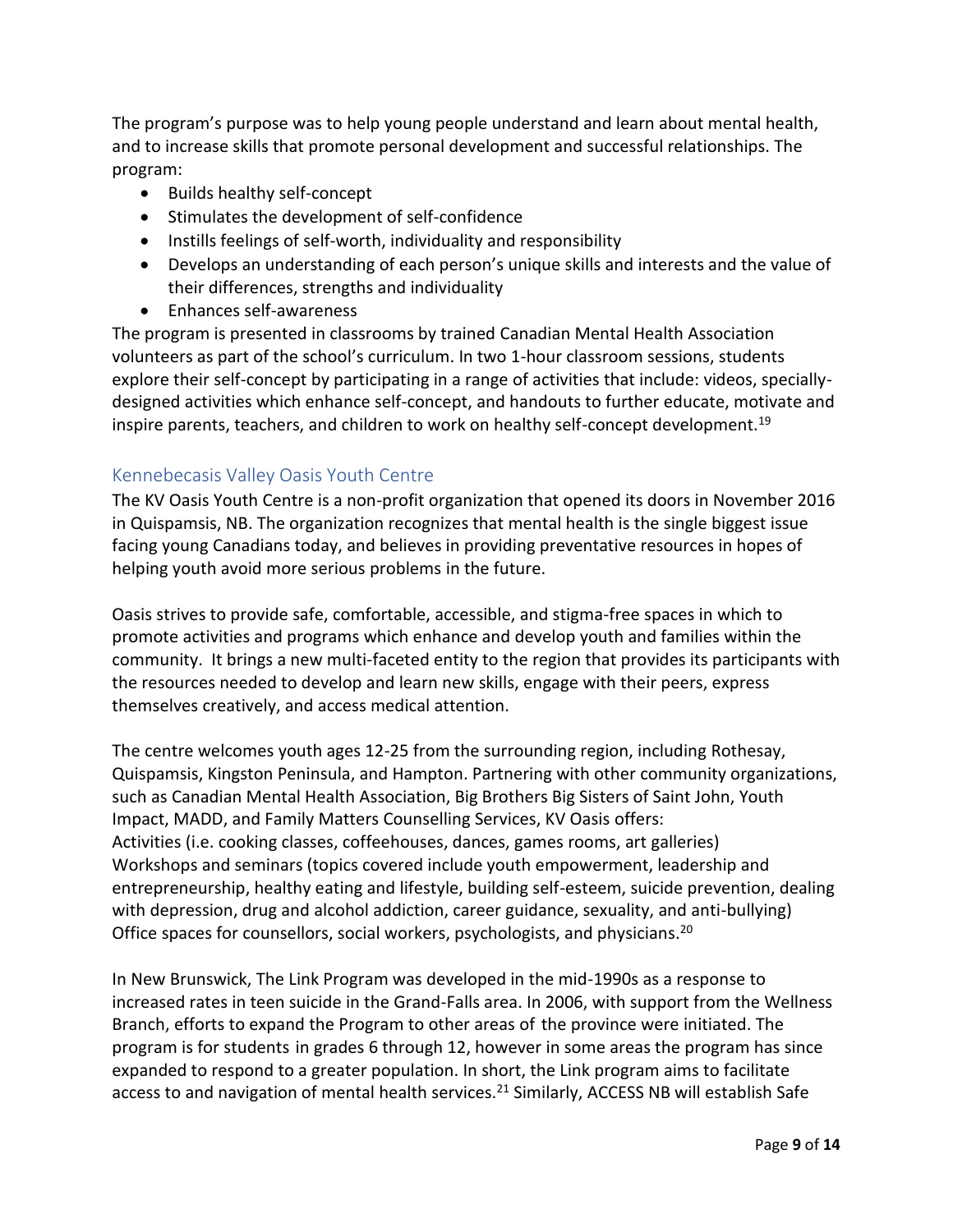spaces within the communities where children and youth can access support from an ACCESS clinician. In short, the initiative aims for increased access to mental health and addictions services.<sup>22</sup>

# <span id="page-10-0"></span>Discussion of Solution 2: Access to Information about Mental Health

## **Services**

Compiled by: Allison Gallant, Gabrielle Hibbert, Nick Quinn

## <span id="page-10-1"></span>How Do I Access Mental Health Services in New Brunswick?

There are several ways to access mental health services in New Brunswick, including: through the emergency department of a hospital, referral to psychiatric or counseling services by a family physician, self-referral to a mental health centre, community organizations providing mental health services, and paying for private mental health services. If your workplace has an Employee Assistance Program, you can access counseling services that way.

The Primary Health Survey from the New Brunswick Health Council in 2014 identified barriers to accessing care including waiting lists, difficult navigation of the healthcare system (especially for zones 2 and 3), and transportation difficulties (especially for zones 5 and 7).<sup>23</sup>

## <span id="page-10-2"></span>Tele-Care and Mental Health

To improve accessibility in rural communities, programs using videoconferencing and other technologies have been implemented in various locations in Canada. Successful examples of these programs from Ontario and Nunavut suggests that they are potential solutions to reduced access to mental health for rural patients.<sup>24</sup>

Another form of technology used to increase accessibility to mental health services is Tele-Care. Tele-Care is a free and confidential health information line used in New Brunswick and all of Canada. By calling, you are connected with bilingual registered nurses 24/7. This line is used for any type of advice, including mental health concerns. Tele-Care is great for people in rural and isolated areas, as well as for people who are unsure of whether to go to a walk-in clinic or the ER during non-emergencies. However, there is a need for a more centralized source of information for mental health services in New Brunswick. The Tele-Care line is not adequately prepared to address the unique needs of mental health conditions and is not set up to help people navigate mental health services in their community.

Centralized access to information on mental health services has been largely successful in a systematic review of mental health services in Ontario. Connecting patients with the right services improves access to the right care and shown to increase the patient experience.<sup>25</sup> Single point of entry to care has been applied to other disciplines and shown efficacy in improving accessibility, including in cardiology, surgical disciplines. 26

Presently, there exists a patchwork of programs and services available for mental health across New Brunswick. Navigating these services, from both a patient a health care provider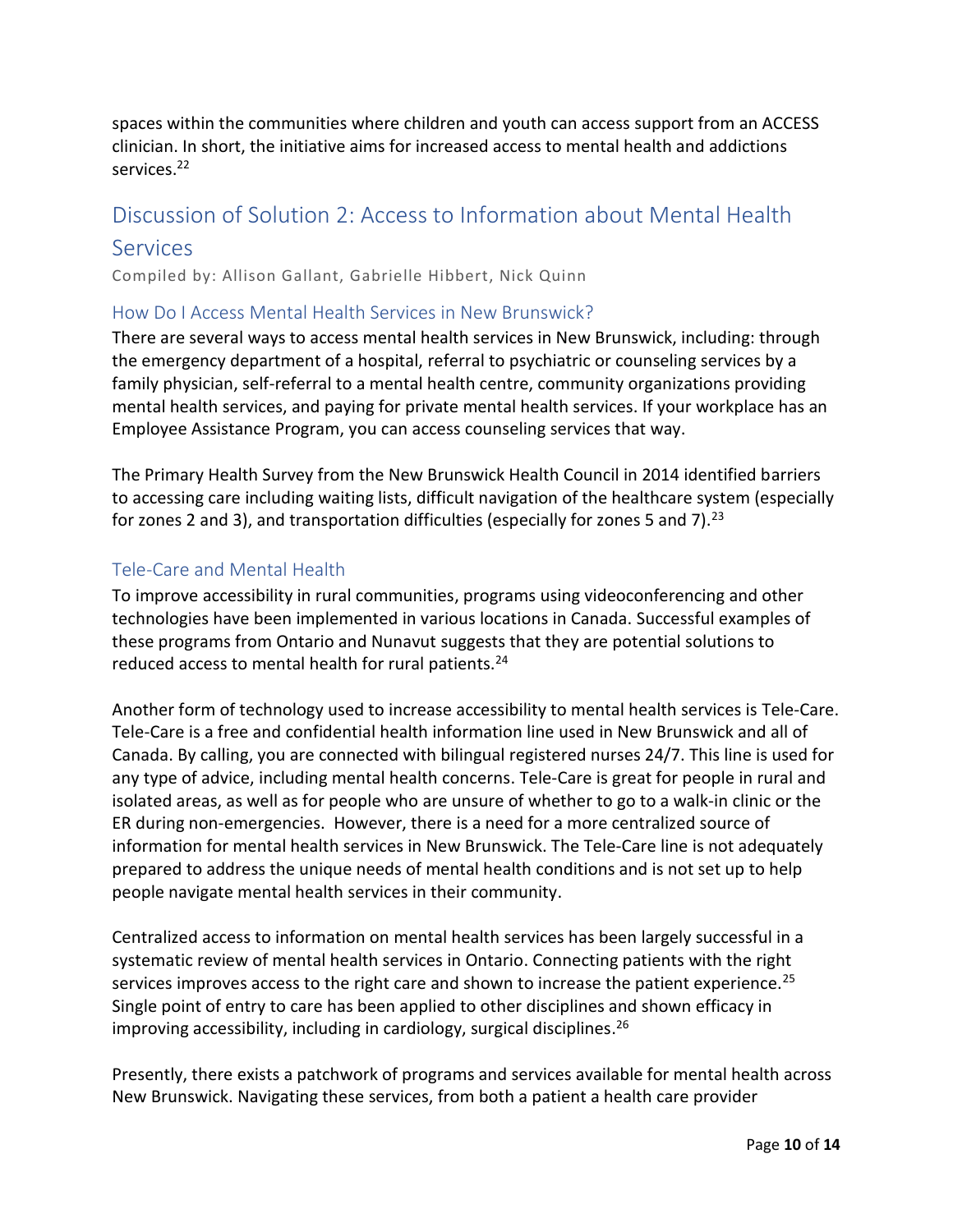perspective, is a difficult task and may result in unnecessary wait times as well as ineffective continuity of care. Not all health care providers are adequately trained in mental health care nor are they knowledgeable of the various services available to assist in the care of patients.

## <span id="page-11-0"></span>Single Point of Entry: Paving the Way SJ

Paving the Way SJ, led by Family plus, is an initiative seeking funding to pilot a centralized source of information for mental health services by using ProcedureFlow, a process mapping program that would help categorize mental health services and guide both patients and health care providers to the appropriate resources. Paving the way would provide a common source of information for both patients and healthcare providers to help direct individuals to the appropriate resources and help navigate the complex network of mental health services. As the primary point of contact for mental health services, patients can expect consistency in information as well as across service providers. As a single point of entry for information to mental health services, paving the way would achieve four main objectives: 1) create a singleentry point of information for patients and caregivers, 2) implement common risk criteria within the mental health system, 3) identify and connect mental health advocates with proper care specific to unique needs, and 4) increase knowledge of programs, services, and resources as well as their intended client. (For more information, please see the information in the Google Drive.)

# <span id="page-11-1"></span>Discussion of Solution 3: Support those with Severe Mental Illness Living

## in the Community

Compiled by: Aimée Bouka, Gabrielle Melanson, Emily Leaman

## <span id="page-11-2"></span>Flexible Assertive Community Treatment (FACT) Teams

FACT Teams have a multidisciplinary team-based approach to supporting individuals living in the community with severe mental illness. The teams can adapt the intensity of support based on individual needs. The teams are made up of members from a wide variety of disciplines, including psychiatry, community/psychiatric nursing, clinical psychology, employment services specialists, addictions counselling, and peer support.

#### **The FACT Team offers:**

- Flexible, intensive, individualized support in the community based on the principles of harm reduction
- A strength and resiliency-based comprehensive assessment with collaborative, goalfocused recovery planning, facilitation, and service coordination
- Help with independence, self-management and quality of life through empowerment, coordination of services, and support
- Support provided helps clients reach their personal recovery goals, stabilize their living situation, and improve their quality of life
- Support is responsive to a person's multiple and changing needs over time and incorporates families and informal supports where needed $^{27}$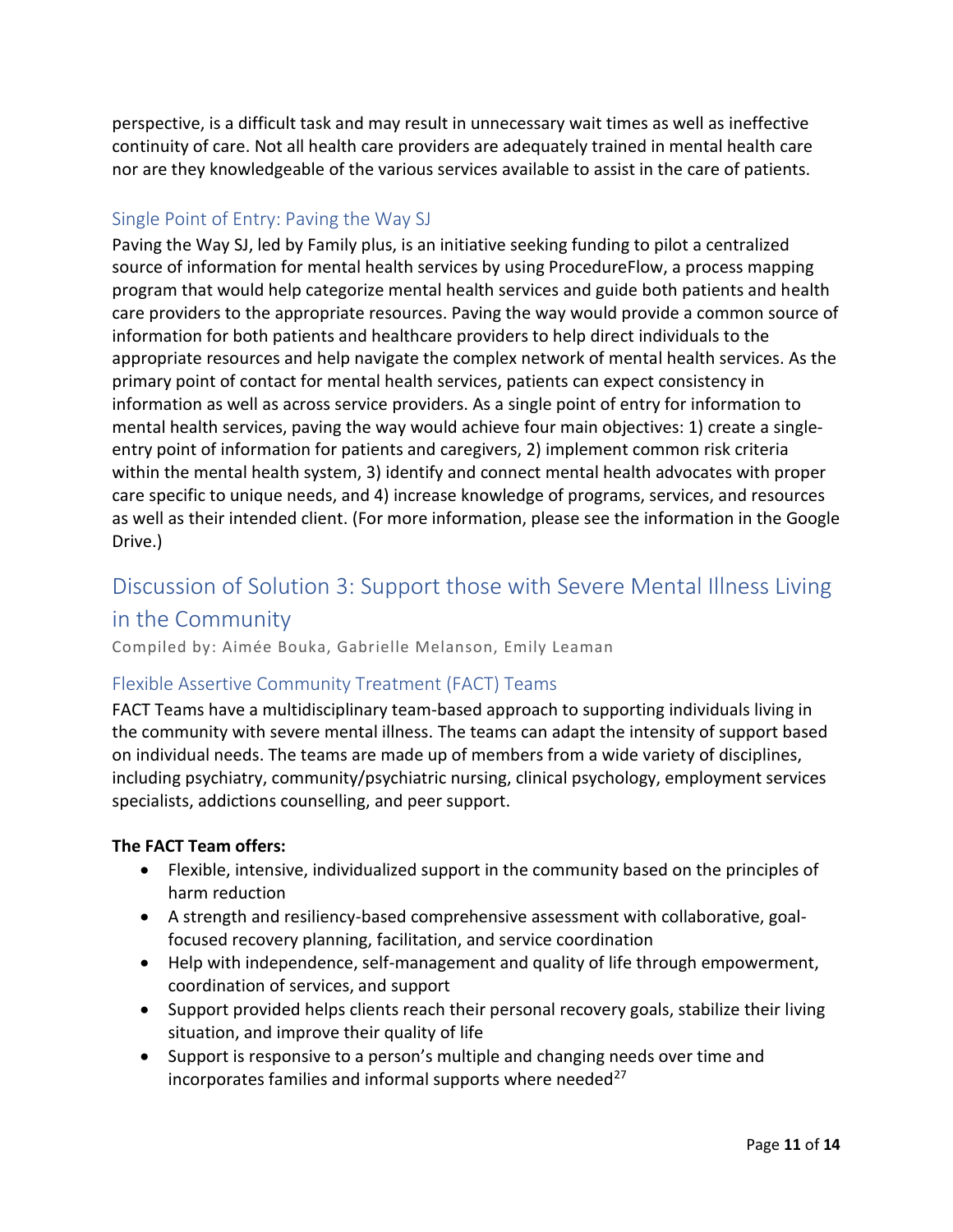#### **Who are FACT Teams for?**

For adults experiencing severe mental illness with or without other complex challenges that limit their ability to function on a daily basis (ex: addiction, homelessness, low income, etc.).

#### **Origin of FACT Teams**

Assertive Community Treatment (ACT) Teams were introduced in the 1970s and are recognized as an evidence-based intervention to improve housing and mental health outcomes for those living with severe mental illness. ACT Teams focus on outreach and on providing very intensive care to the people that need it most. They are indicated for the 20% of people living with the most severe mental illness, especially hard-to-engage patients at risk of hospitalization, homelessness, or neglect.

FACT Teams were developed as an alternative to ACT Teams in the Netherlands in 2007 and started in Canada in 2013.<sup>28</sup> Compared to ACT, FACT Teams serve a broader group of people living with severe mental illness, including stable and unstable clients outside of the 20% most in need.

The "flexible" part of FACT Teams is best demonstrated by their ability to provide the intensity of services that a client needs, and to adapt this over time as the person's needs change. Under an ACT Team, a client would be transferred out to a less-intensive service when they became more stable, whereas a FACT Team instead allows clients to stay with the same care providers and adjusts the intensity of supports as needed. The higher-needs group requiring the most intensive care is discussed daily by the FACT Team and is managed using a shared caseload approach, while the lower-needs group needing less intensive care receive individual case management with multidisciplinary treatment and support on a regular basis. The FACT Team is also able to increase services to clients who return to the higher-needs group after a period of requiring less intense care (ex: risk of recurrent psychosis, hospitalization, etc.).

## <span id="page-12-0"></span>FACT Teams and Supportive Housing in New Brunswick

A FACT Team was implemented in the Moncton area in 2014 as a result of At Home/Chez soi, a Canada-wide randomized controlled trial that studied outcomes related to housing, addiction, and severe mental illness in the community. The project provided housing using a Housing First model and supports using an ACT Team. At the end of the 4-year study, the ACT Team transitioned to a FACT team and continued to provide support to the participants with great success.<sup>29</sup>

Currently, the Moncton FACT Teams are the only ones functioning in the province, despite other areas having higher burdens of mental illness (ex: Zones 4 and 5 in northern New Brunswick have rates of total hospitalizations, repeat hospitalizations, and years lost by suicide higher than the provincial average).<sup>30</sup> The At Home/Chez soi study found that the Housing First + ACT model was effective in reducing service usage and improving quality of life of people living with severe mental illness, even in rural areas. However, the study ended almost 4 years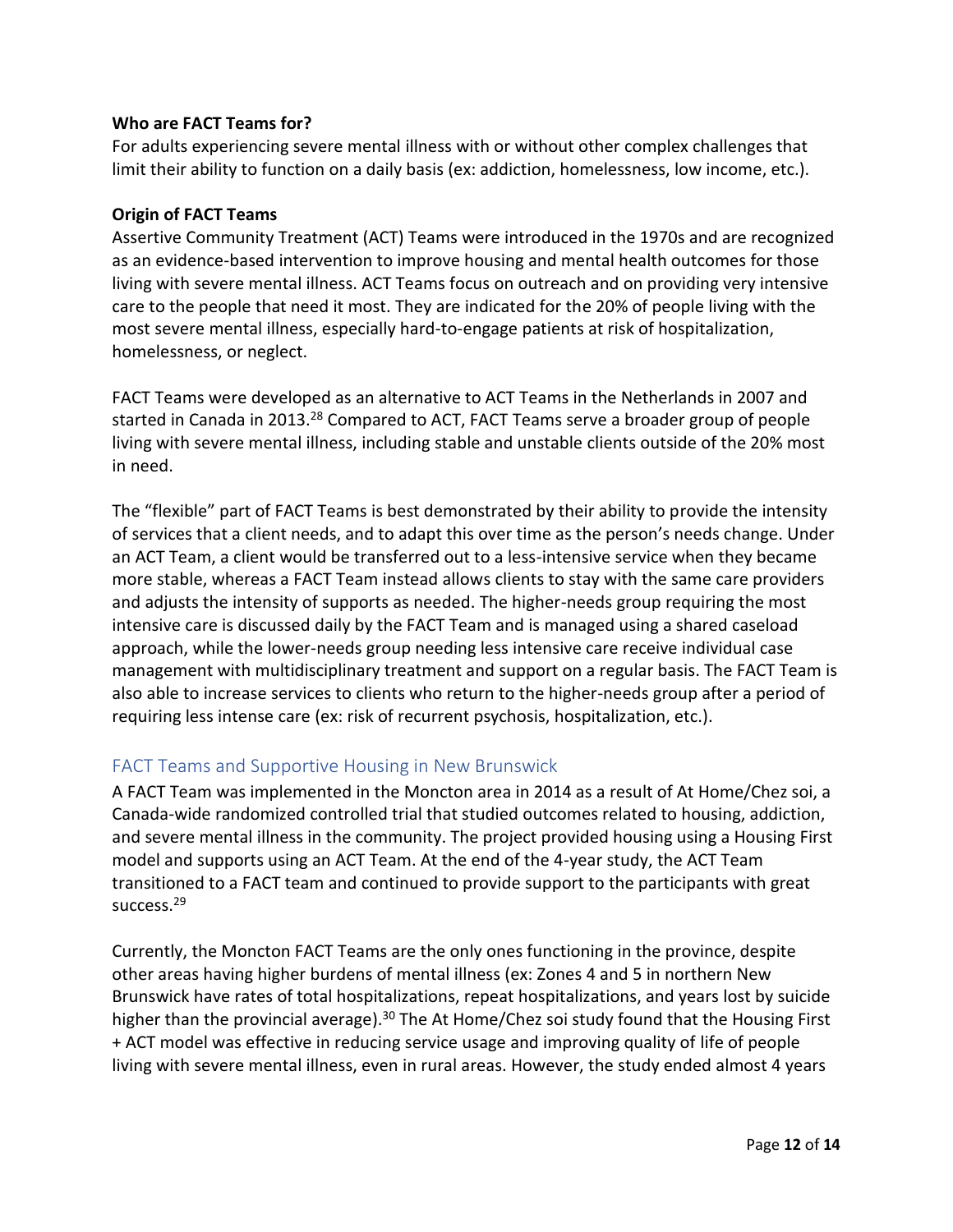ago, and FACT Teams have yet to be rolled out across the province (i.e. they have just started in northern parts of NB and will soon be available in Fredericton area).

Despite efforts to make FACT Teams more accessible, we still need to improve access to housing and supports especially for New Brunswickers with severe mental illness. Stable housing remains an important barrier to attaining mental wellness and proper rehabilitation following acute psychotic episodes. According to some FACT team members, the silo system dividing health services and social development hinders access to housing. At Home/Chez soi showed that for every \$10 invested in Housing First and ACT Teams, a savings of \$7.75 in the health care, social services, and justice sectors was generated through a reduction in hospitalization, use of community services, and stays in detox facilities.<sup>29</sup>

During the consultation process, FACT team members and other community actors expressed concerns over lack of supportive housing for individuals suffering of severe and persistent mental illness. Often, these individuals live in precarious situations with the threat of eviction hanging over their head, if they are fortunate enough to be housed at all. This type of instability hinders care and is part of many social determinants of health impacting mental health. For others, long-term care facilities or institutionalization becomes the only option causing them to lose autonomy, psychosocial skills and reduces potential for rehabilitation.<sup>31</sup>

Peer-support housing is a positive model that combines care and proper support for individuals struggling with homelessness and chronic mental illness. The Salvus Clinic in Moncton provides an excellent template for sustainable supportive housing solutions.<sup>32</sup>

**NOTE: Data on the implementation and impact of mental health services and programs in New Brunswick need to be compiled and made more accessible to provide best evidencebased practices.**

# <span id="page-13-0"></span>References

- 1. HMHDB Hospital Mental Health Services in Canada: Supplementary Tables. Canadian Institute for Health Information. 2017. [www.cihi.ca](http://www.cihi.ca/)
- 2. <http://www.statcan.gc.ca/pub/82-625-x/2017001/article/54880/cma-rmr03-eng.htm>
- 3. <http://nbliberal.ca/wp-content/uploads/2017/12/2014-Liberal-Platform.pdf>
- 4. <https://www.gnb.ca/0055/pdf/2011/7379%20english.pdf>
- 5. [http://www2.gnb.ca/content/dam/gnb/Departments/eco](http://www2.gnb.ca/content/dam/gnb/Departments/eco-bce/Promo/family_plan/mentalhealth.pdf)[bce/Promo/family\\_plan/mentalhealth.pdf](http://www2.gnb.ca/content/dam/gnb/Departments/eco-bce/Promo/family_plan/mentalhealth.pdf)
- 6. <https://www.gnb.ca/0055/mental-health-e.asp>
- 7. <https://www.gnb.ca/0055/pdf/cmhcps.pdf>
- 8. <https://www.gnb.ca/0055/cismg-e.asp>
- 9. <https://www.gnb.ca/0055/youth-e.asp>
- 10. [https://www.nbhc.ca/sites/default/files/documents/nbhc\\_-\\_children\\_and\\_youth\\_](https://www.nbhc.ca/sites/default/files/documents/nbhc_-_children_and_youth_-_improving_mental_health.pdf) improving mental health.pdf
- 11. [https://globalnews.ca/news/3424605/mother-of-suicide-victim-calling-for-improved](https://globalnews.ca/news/3424605/mother-of-suicide-victim-calling-for-improved-wait-times-for-mental-health-support-in-n-b)[wait-times-for-mental-health-support-in-n-b](https://globalnews.ca/news/3424605/mother-of-suicide-victim-calling-for-improved-wait-times-for-mental-health-support-in-n-b)